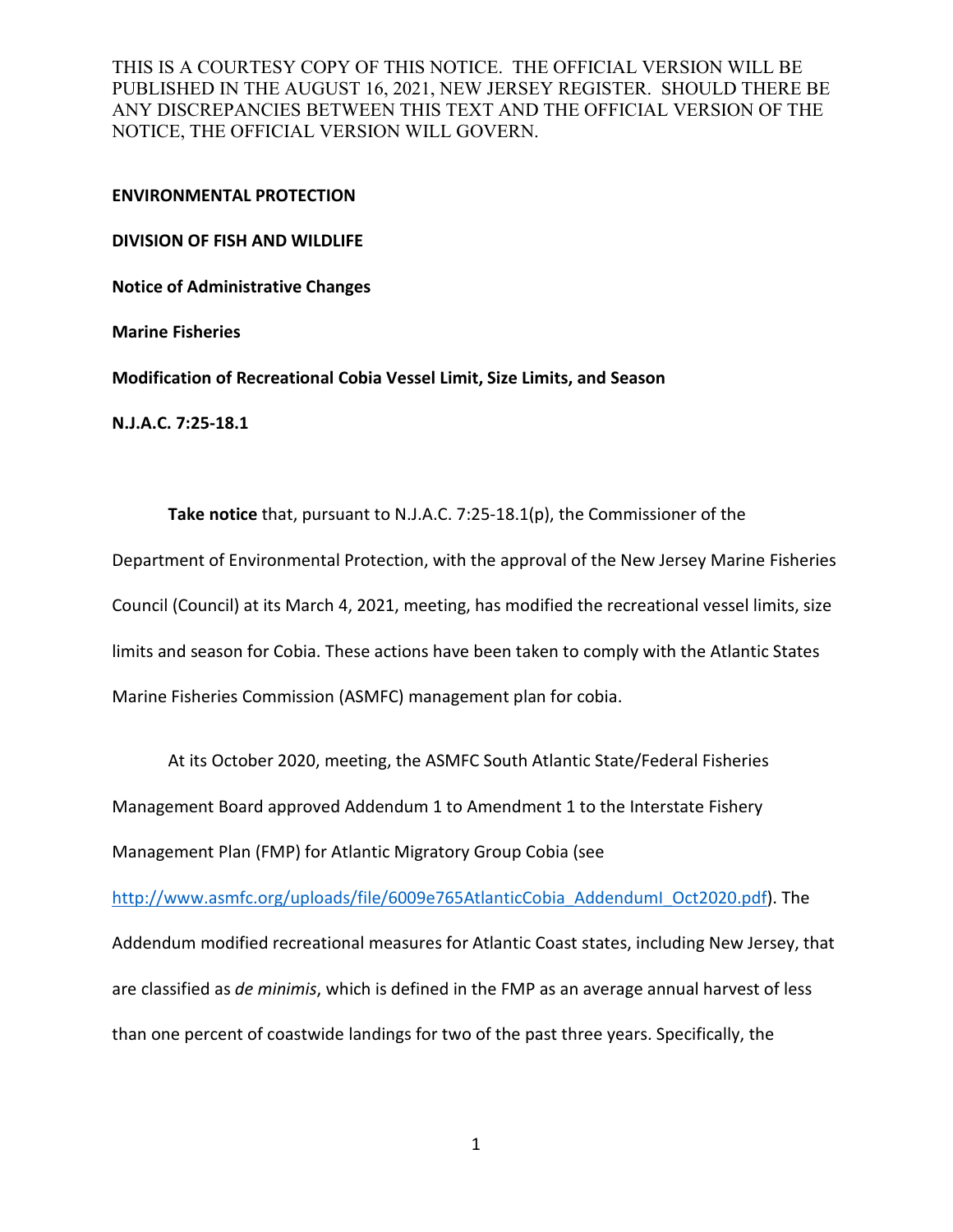Addendum increases the recreational size limit from 33 inches to 37 inches in order to increase the probability of female maturity before harvest.

Under the FMP, states that are classified as *de minimis* for their recreational fisheries may match the recreational management measures implemented by an adjacent non-*de minimis* state (or the nearest non-*de minimis state* if none are adjacent), or may implement a one fish per vessel per trip limit with a minimum size of 37 inches. Recreational *de minimis*  measures that do not match those of a neighboring non-*de minimis* state were developed to allow opportunistic harvest of cobia in areas where catches are uncommon. In June 2018, New Jersey chose to modify its cobia recreational and commercial provisions to be identical to those of Virginia, which is the nearest non-*de minimis* state (see 50 N.J.R. 1440(a)).

The FMP requires each non-*de minimis* state to evaluate its recreational fishery every three years to ensure harvest is occurring at targeted levels based on individually allocated state quotas. The evaluation is based on each state's catch and effort data obtained by Marine Recreational Information Program (MRIP) surveys. If MRIP estimates indicate overages have occurred during the evaluation years, then management measures must be adjusted to sufficiently reduce recreational cobia harvest to target levels, which include reductions in vessel limits or season. MRIP estimates for Virginia's recreational cobia fishery during 2017-2019 averaged 50,354 fish per year. Pursuant to Addendum 1, Virginia adjusted its target recreational quota to 30,302 fish, which is 39.4 percent of the coastwide quota. Accordingly, Virginia also adjusted its management measures for the recreational cobia fishery to meet a

2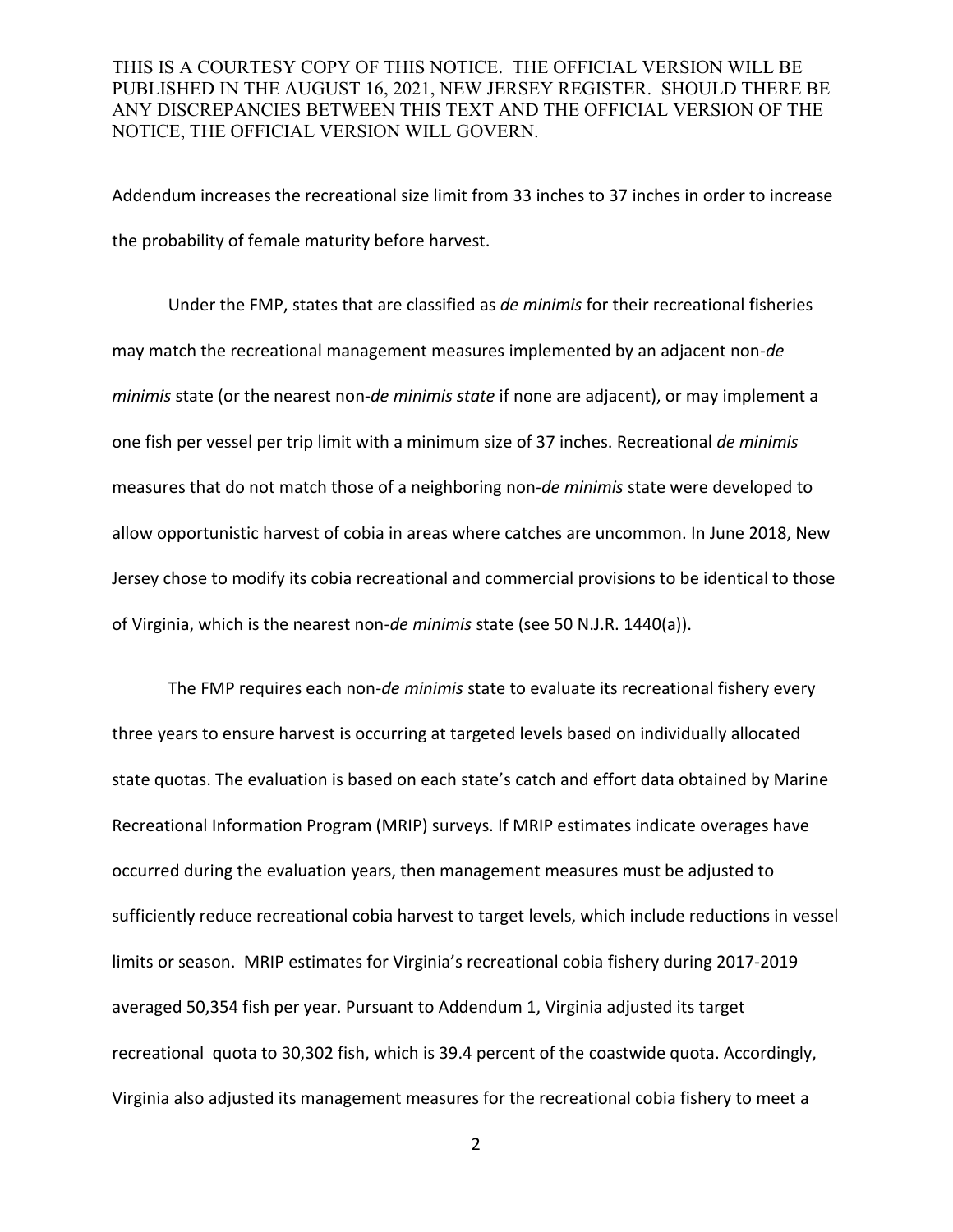minimum harvest reduction of 40 percent by changing its recreational cobia regulations to a season of June 15 through September 15 with a two-fish per vessel limit. Virginia's previously applicable minimum size of 40 inches, with one fish allowed to be over 50 inches remains unchanged. Therefore, under the FMP New Jersey must either match Virginia's new cobia provisions, or limit its recreational fishery to one fish per vessel per trip with a minimum size of 37 inches.

At its March 4, 2021, meeting, the Council voted in favor of the *de minimis* option, thereby amending the previous recreational cobia fishery possession limit of one per person, not more than three per vessel, with a 40-inch minimum size limit, and fishing season of June 1 through September 30 that had been adopted in 2018 consistent with Virginia's then applicable limits, to one fish per vessel per trip with a minimum size of 37 inches, and no seasonal restriction.

These changes will be reflected in the Division of Fish and Wildlife rules at N.J.A.C. 7:25- 18.1(c). As required in N.J.A.C. 7:25-18.1(p), changes to N.J.A.C. 7:25-18.1(c) are published in the New Jersey Fish and Wildlife Digest, the New Jersey Register, and through a news release to individuals on the Division outdoor writers' mailing list.

**Full text** of the changed rule follows (additions indicated in boldface **thus**, deletions indicated in brackets [thus]):